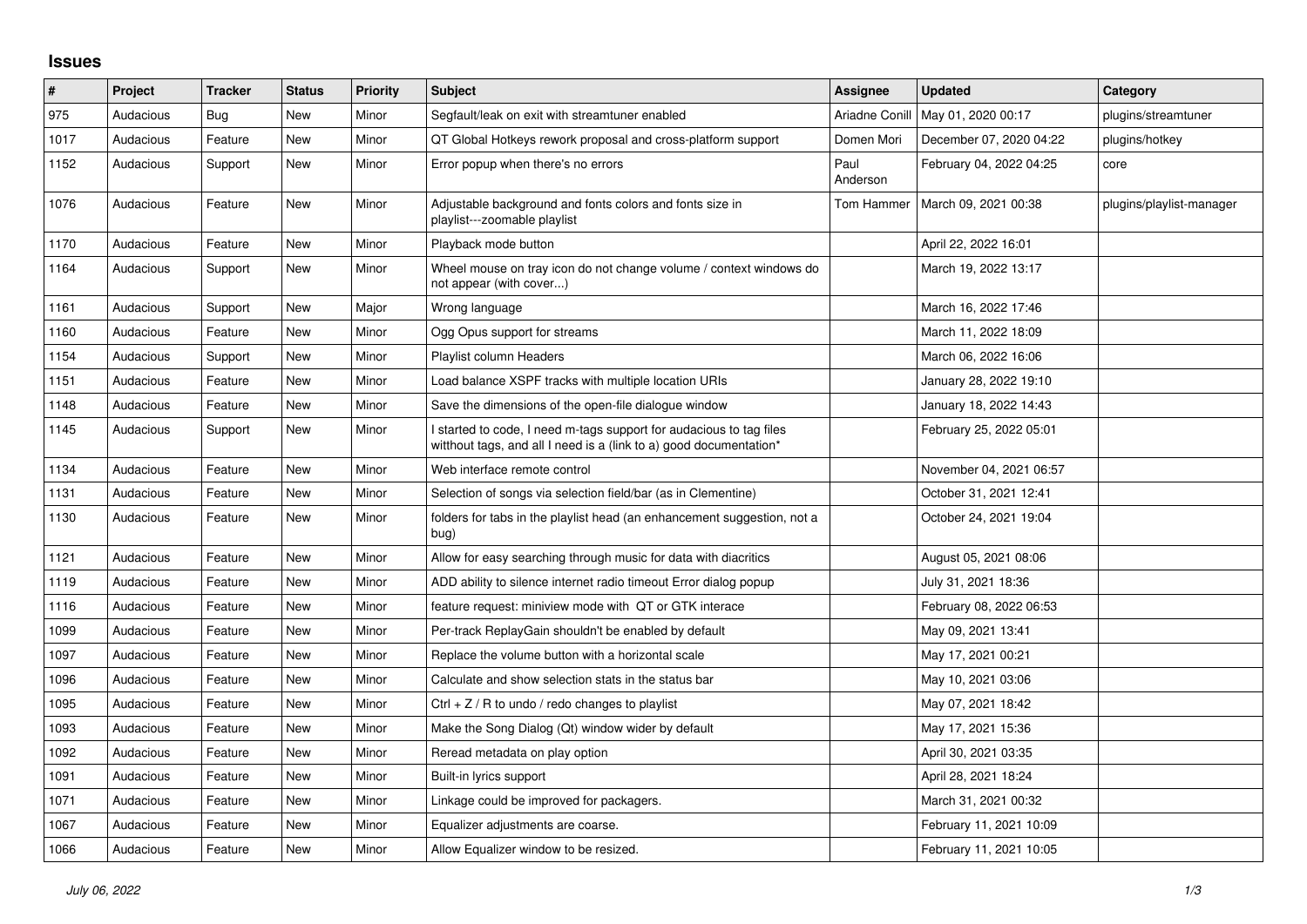| $\vert$ # | Project   | <b>Tracker</b> | <b>Status</b> | <b>Priority</b> | <b>Subject</b>                                                                                      | <b>Assignee</b> | <b>Updated</b>          | Category            |
|-----------|-----------|----------------|---------------|-----------------|-----------------------------------------------------------------------------------------------------|-----------------|-------------------------|---------------------|
| 1058      | Audacious | Feature        | New           | Minor           | Allow changing the language/locale in settings                                                      |                 | January 30, 2021 18:11  |                     |
| 1057      | Audacious | Feature        | New           | Minor           | Matroska (mka) chapter support                                                                      |                 | August 27, 2021 22:54   |                     |
| 1048      | Audacious | Feature        | New           | Minor           | PipeWire support                                                                                    |                 | May 04, 2022 19:36      |                     |
| 1047      | Audacious | Feature        | New           | Minor           | Stop playing after any chosen track                                                                 |                 | December 29, 2020 01:23 |                     |
| 1013      | Audacious | Feature        | <b>New</b>    | Minor           | Request re Album Art using music file metatag                                                       |                 | August 03, 2020 22:48   |                     |
| 1011      | Audacious | Feature        | New           | Minor           | Visible separator of folders in the playlist                                                        |                 | July 18, 2020 16:10     |                     |
| 998       | Audacious | Feature        | New           | Trivial         | aacgain in aac / r128 in opus                                                                       |                 | June 01, 2021 10:44     |                     |
| 996       | Audacious | Feature        | New           | Minor           | Refine playlists when searching (search all playlists)                                              |                 | June 16, 2020 09:58     |                     |
| 995       | Audacious | Feature        | New           | Minor           | Add star rating to songs                                                                            |                 | June 16, 2020 09:56     |                     |
| 987       | Audacious | Feature        | New           | Minor           | Closing of Search Library tool by same method as opening it                                         |                 | May 13, 2020 00:15      |                     |
| 973       | Audacious | <b>Bug</b>     | New           | Minor           | "snd_pcm_recover failed" alsa error and "String leaked" warnings                                    |                 | August 28, 2021 08:52   |                     |
| 956       | Audacious | Feature        | New           | Minor           | Stream to chromecast                                                                                |                 | January 11, 2021 01:19  |                     |
| 955       | Audacious | Feature        | New           | Minor           | Enqueue option                                                                                      |                 | April 09, 2020 03:54    |                     |
| 924       | Audacious | Feature        | New           | Minor           | Option to replace playlist contents by drag and drop                                                |                 | December 02, 2019 20:15 |                     |
| 918       | Audacious | Feature        | <b>New</b>    | Minor           | Replace libguess with libuchardet                                                                   |                 | November 19, 2019 05:50 |                     |
| 908       | Audacious | Feature        | New           | Minor           | Use QtXml instead of libxml2                                                                        |                 | October 26, 2019 14:21  |                     |
| 907       | Audacious | Feature        | New           | Minor           | QtNetwork-based HTTP client                                                                         |                 | October 26, 2019 13:41  |                     |
| 899       | Audacious | Feature        | New           | Minor           | Album art (cover) as an additional columun in Qt version                                            |                 | August 28, 2019 10:20   |                     |
| 889       | Audacious | Feature        | New           | Minor           | Crossfade settings: is it possible to increase the upper limit?                                     |                 | May 18, 2019 20:49      |                     |
| 883       | Audacious | Feature        | New           | Minor           | Consider adding USF plugin                                                                          |                 | April 07, 2021 01:00    |                     |
| 882       | Audacious | Feature        | New           | Minor           | Consider adding vgmstream plugin                                                                    |                 | April 07, 2021 00:47    |                     |
| 873       | Audacious | Feature        | New           | Minor           | Optionally make "previous track" restart current track                                              |                 | June 08, 2021 22:55     |                     |
| 870       | Audacious | Feature        | New           | Minor           | View > Show Playlist and View > Show Playback Controls                                              |                 | November 15, 2021 22:48 |                     |
| 864       | Audacious | Feature        | New           | Minor           | Drag/drop songs into playlists displayed in the Playlist Manager                                    |                 | October 29, 2019 02:14  |                     |
| 784       | Audacious | <b>Bug</b>     | New           | Minor           | Audio jumps at the start of some tracks when playing CUE+TTA files                                  |                 | April 10, 2018 02:46    |                     |
| 760       | Audacious | Bug            | New           | Major           | Credits for some pre-Transifex translators are missing                                              |                 | December 13, 2017 14:19 |                     |
| 500       | Audacious | Feature        | New           | Minor           | fullscreen album art                                                                                |                 | April 08, 2020 19:17    |                     |
| 196       | Audacious | Bug            | New           | Minor           | Wrong channel map when doing surround playback                                                      |                 | April 13, 2021 03:48    |                     |
| 51        | Audacious | Feature        | New           | Minor           | Option to inhibit suspend                                                                           |                 | February 13, 2021 09:23 |                     |
| 1101      | Audacious | Feature        | New           | Major           | Please add media shortcut keys for Windows 10                                                       |                 | December 03, 2021 16:31 | win32               |
| 859       | Audacious | <b>Bug</b>     | New           | Minor           | wsz skins cannot be used on Windows                                                                 |                 | January 01, 2020 02:48  | win32               |
| 969       | Audacious | Feature        | New           | Minor           | streamtuner plugin: Please add column-sortability, or at least sort<br>alphabetically by 1st column |                 | June 16, 2020 09:54     | plugins/streamtuner |